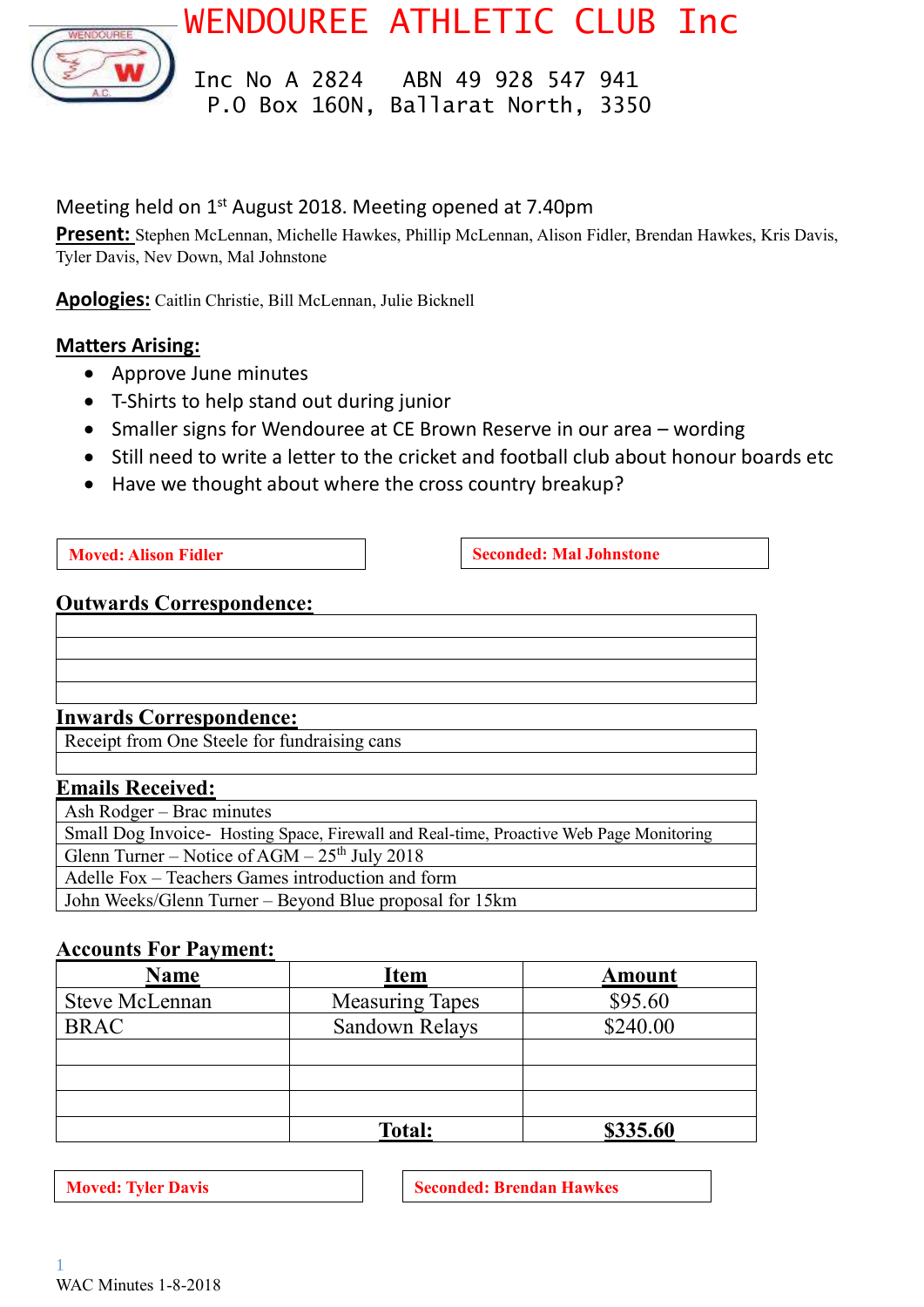# **Treasurers Report:**

**Moved: Alison Fidler Seconded: Michelle Hawkes**

### **Reports:**

**Financial Report** - (Alison Fidler) Term Deposit due in May 2019.

#### **Social Report -** (Michelle Hawkes)

We still need to look at finding a place to hold our Cross-Country breakup.

#### **Fundraising Report -** (Steve McLennan)

Cans are still ticking over.

#### **Woady Yaloak Report -** (Peter Luke)

Nil

#### **BRAC Report -** (Nev Down)

At the recent Brac meeting Nev spoke on the upcoming track and field season and reported the following: Nev is getting pressure from Ross Cunningham to get the Ballarat Regional timetable for our upcoming track and field shield. The board discussed how we want to set out the program for the 2018/2019 season in regard to the longer events on the programs (3k, 5k, steeple and all walk events) and how many times they should feature over the season.

- After a discussion it was decided that we would stick with the original set up of:
	- $\circ$  3k 6
	- $\circ$  5k 4
	- o Steeple 3
	- $\circ$  2k walk 4
	- $\circ$  3k walk 6
	- $\circ$  5k walk 2
	- Nev also noted that the first 3 rounds of the AV Shield next year will not have relays. This is a good opportunity to reintroduce some old relays back into the program (Swedish, medley and parlouf)

Nev confirmed that AV have backed down on their stance of not letting BRAC throw discus and javelin at the same time during AV Shield

Nev wanted to discuss topics that need addressing at next month's track review meeting. The following topics were identified:

- BRAC scoring
- Possibility of head to head competition between clubs
- Having the open aggregate and overall aggregate separate

Ideas being presented to the AV board that were discussed:

- 5 year age group increments for over age athletes are confirmed for the upcoming season
- AV Shield Final will continue with graded competition after it was decided that head to head would make the program run far too long

Nev reminded everybody that the track meeting will start at 7pm prior to the BRAC meeting. Can all clubs please let members know that this forum is open to the wider running community.

• Nev also asked if Ash can advertise it on his email out to the club delegates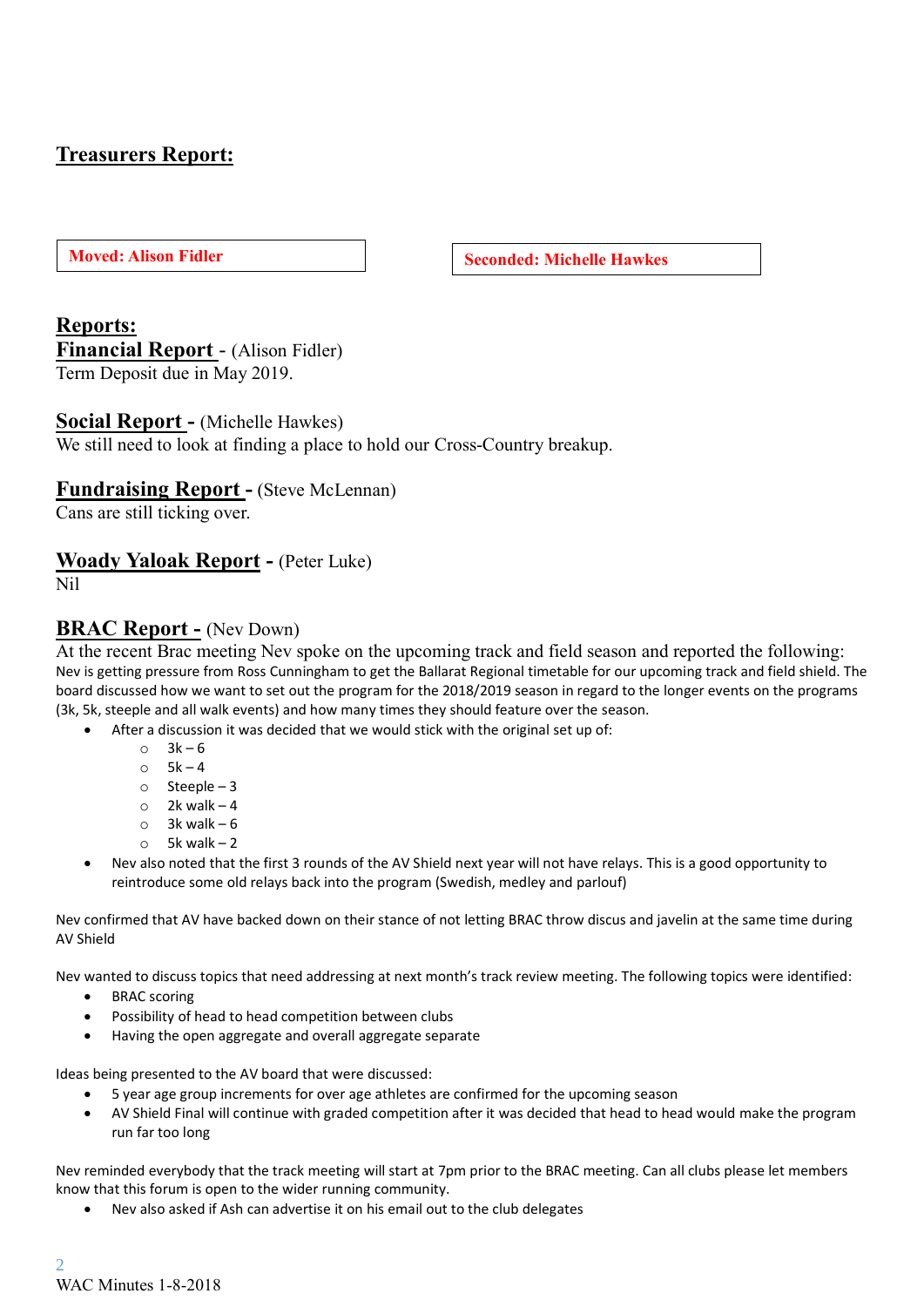We all need to discuss with other clubs about holding some morning 9am track meets instead of 6pm starts. Also look at holding a Medley, Swedish and Pairs relays.

Have a look at running an invitation 3km after finish of the rounds of the steeple meets for those that don't do steeple.

Also look at holding extra meets after the AV series finishes. (miler type meets, PB meets etc)

### **AV Report-** (Steve McLennan)

AV AGM was on Wednesday  $25<sup>th</sup>$  July.

U16, U18 and 40+ women were presented with a pennant for the 2017 Cross Country season.

Sandra Griffin was awarded a 50-year award.

Josh Attwood missed out on being elected onto the board.

### **Junior Report** – Cross Country **–** (Michelle Hawkes)

We still don't have many kids.

We need to set our junior track and field season date as soon as possible.

### **Cross Co**u**ntry Report –** (Phil McLennan)

30th June- King and Queen of the Mountain - King - Kris Davis, Queen - Michelle Hawkes, Regent - Dylan Ross.

7 th July – Yuille Park – 6km – Jared Olsen, 3km – Zoe Schnyder.

7<sup>th</sup> July - Sandown Relays. Lots of good results even though they change the distance for the senior athletes.

 $14<sup>th</sup>$  July – Chas Suffren – 6km – Kris Davis, 3km – Lily Gilbert. Overall results attached.

 $21<sup>st</sup>$  July – Burgoyne Handicap – 8km – Jared Olsen, 4km – Dylan Ross

22<sup>nd</sup> July – AV Albert Park – Lots of great results again. Andrew Amor 2<sup>nd</sup> u20 men, Harry Sharp 3<sup>rd</sup> u18 men.

 $28<sup>th</sup>$  July – Schnyder Handicap – 7km – Justin Bleicher, 4km – Dylan Ross.

**Moved:** Michelle Hawkes **Seconded:** Nev Down